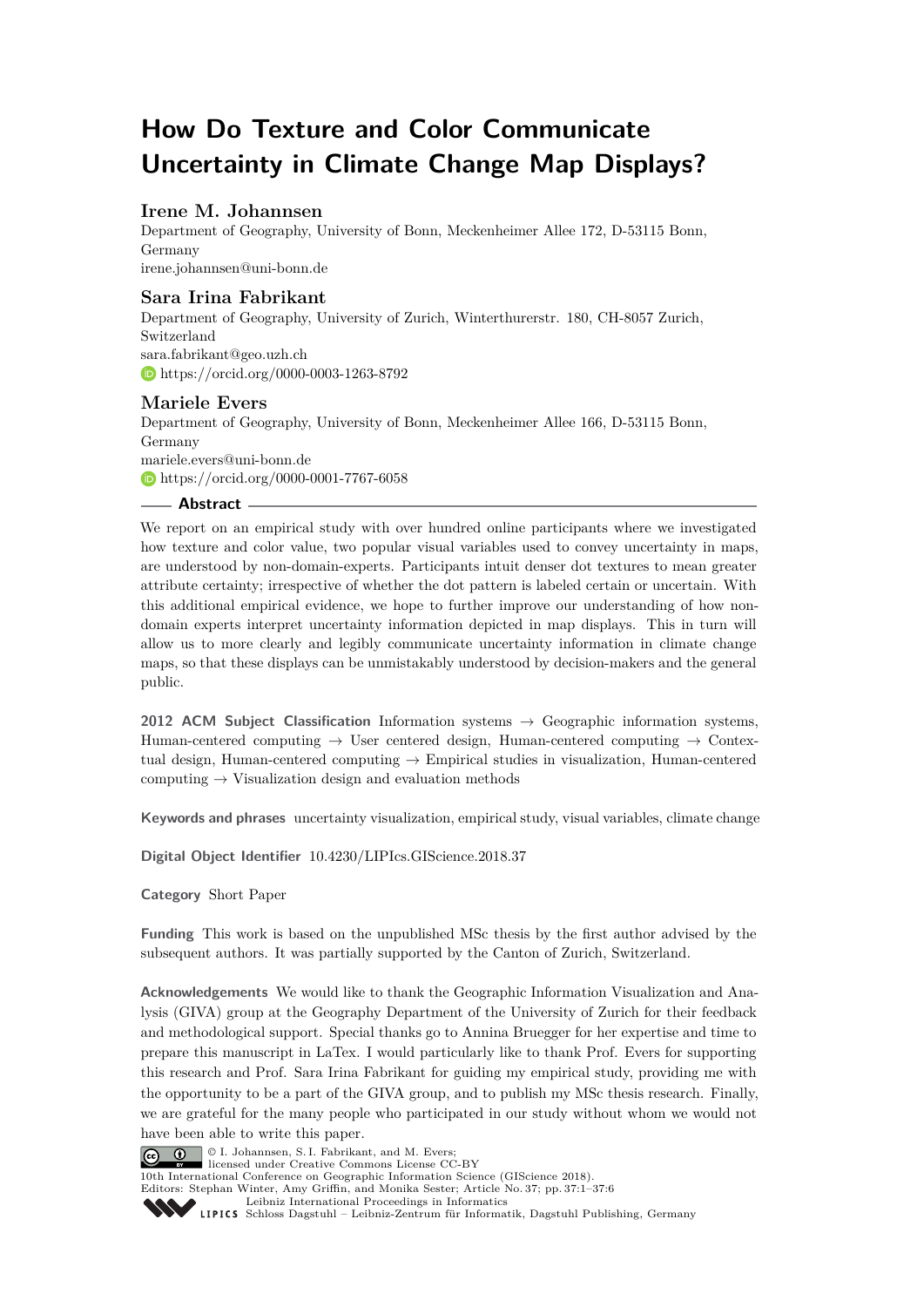### **37:2 How Do Texture and Color Communicate Uncertainty?**

<span id="page-1-0"></span>

Change in average precipitation (1986-2005 to 2081-2100)

 $\mathcal{L}^{\mathcal{A}}$ **Figure 1** Thematic map conveying climate change predictions using color value combined with color hue to communicate average changes in precipitation. The visual variable texture, including stippling (black dots) and hatching (diagonal lines) visualizes prediction uncertainties (Source: [\[5\]](#page-5-1): Figure SPM.7).

### **1 Introduction**

Maps are a popular means to inform decision-makers and the general public about climate change. For example, well-known and highly cited reports produced by the Intergovernmental Panel on Climate Change [\[5\]](#page-5-1), the European Environment Agency (EEA 2017), and the US National Climate Assessment (e.g., [\[14\]](#page-5-2)) contain on average at least one thematic map every dozen pages to make climate change visible and tangible to everyone (Figure [1\)](#page-1-0). Important decisions on climate change mitigation and adaptation are often made with the help of such maps [\[15\]](#page-5-3). Climate change predictions contain various sources and types of uncertainties. This information is also visualized in the earlier mentioned climate change reports, as to alert decision-makers and the public of the inherent prediction uncertainties (Figure [1\)](#page-1-0). For instance, the numbers printed in the upper right corner above the two maps in Figure [1](#page-1-0) describe the number of model outcomes used to compute the depicted average change in precipitation over the depicted period. The stippling texture (dot pattern) in these maps indicate regions where the projected change is large compared to natural internal variability (i.e., greater than two standard deviations of internal variability in the 20-year averages), and where 90% of the models agree on the sign of change. The hatching texture (diagonal line pattern) in Figure [1](#page-1-0) shows regions where the projected change is less than one standard deviation of the natural internal variability in the 20-year averages (WGI Figure SPM.8, 3Figure 1.20, Box 12.1). The visualization of complex and difficult to interpret climate change statistics, including the inherently difficult to comprehend concept of uncertainty can lead to uninformed (at worst, wrong) decisions and respective harmful consequences. It is therefore critically important that climate change maps clearly and legibly communicate the information, so that these displays can be unmistakably understood by the decision-makers.

### **2 Background**

The visualization of uncertainty has been empirically studied by a diverse visualization community for over 20 years [\[13\]](#page-5-4). GIScientists, for instance, have investigated the suitability of various visual variables for the communication of uncertainty in maps [\[8\]](#page-5-5). Particular attention has been paid, for instance, to how color value  $([12, 16])$  $([12, 16])$  $([12, 16])$  $([12, 16])$  $([12, 16])$  and texture  $[10, 9]$  $[10, 9]$  $[10, 9]$  might intuitively communicate uncertainty information in thematic maps. Empirical study results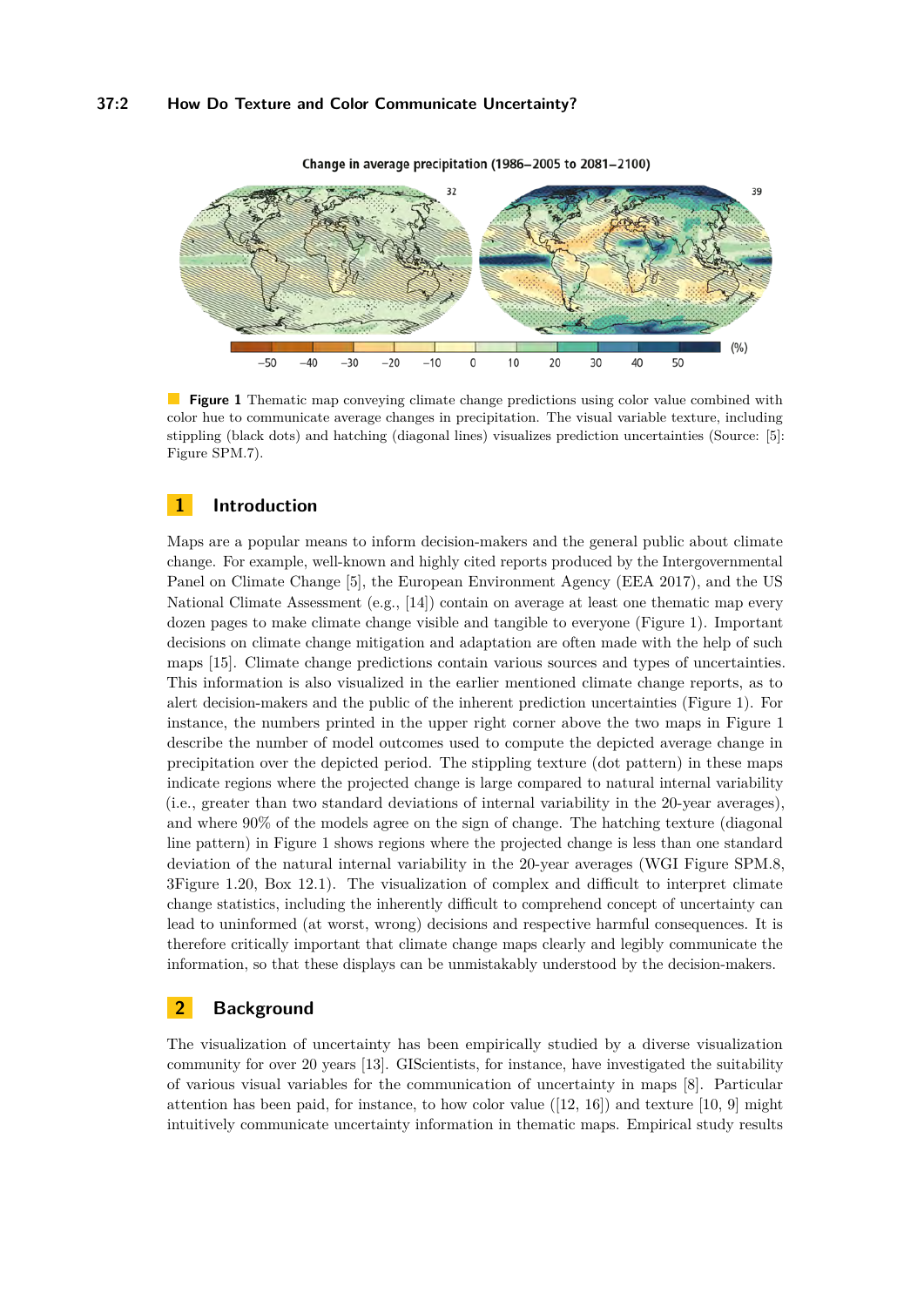#### **I. Johannsen, S. I. Fabrikant, and M. Evers 37:3**

<span id="page-2-0"></span>

**Figure 2** Entire procedure of the online study, and respective sequence and style of test stimuli (administered in English and in German), showing both black and white textures, two question types, and the response box.

to date suggest that the graphic variable color value is particularly intuitively understood and associated with uncertainty [\[12\]](#page-5-6). This research also provides empirical evidence that the graphic variable texture, as shown in Figure [1,](#page-1-0) is particularly easy to read [\[11,](#page-5-10) [10,](#page-5-8) [16\]](#page-5-7). However, empirical findings are contradictory on how color value and texture intuitively communicate uncertainty, when the concept is labeled differently, i.e., uncertainty or certainty [\[10,](#page-5-8) [12\]](#page-5-6), herein labeled un|certainty. In the following, we report on an empirical, online study that aims to narrowing mentioned research gaps.

# **3 Empirical Study**

We systematically examine how the visual variables color value and texture [\[1\]](#page-4-0) are intuitively understood by non-domain-expert map readers to convey un|certainty information in climate change maps. We also wish to further develop GIScience theory, focusing on the widely known, but little empirically evaluated cartographic principles "darker-is-more" and "denseris-more", typically used to convey increasing data magnitudes, and how these principles apply to the intuitive understanding of the visualization of un|certainty. For this, we specifically developed a new uncertainty visualization method which simulates color value by means of regularly spaced white and black dot textures of varying dot densities. This method not only combines the intuitively understood properties of the graphic variable color value to convey uncertainty [\[12\]](#page-5-6), but it is also directly based on the graphic variable texture, which previous empirical uncertainty visualization research suggests to be highly legible [\[12,](#page-5-6) [16\]](#page-5-7). We were inspired by the halftone technique, a classic reprographic method to simulate continuous tone by means of a dot pattern, varying either in dot size or in dot spacing [\[17\]](#page-5-11). We thus employed black and white dot patterns of various densities to lighten or darken areas in the classed, univariate precipitation change maps used as stimuli in our study (Figure [2\)](#page-2-0). Our developed map stimuli were directly inspired by the maps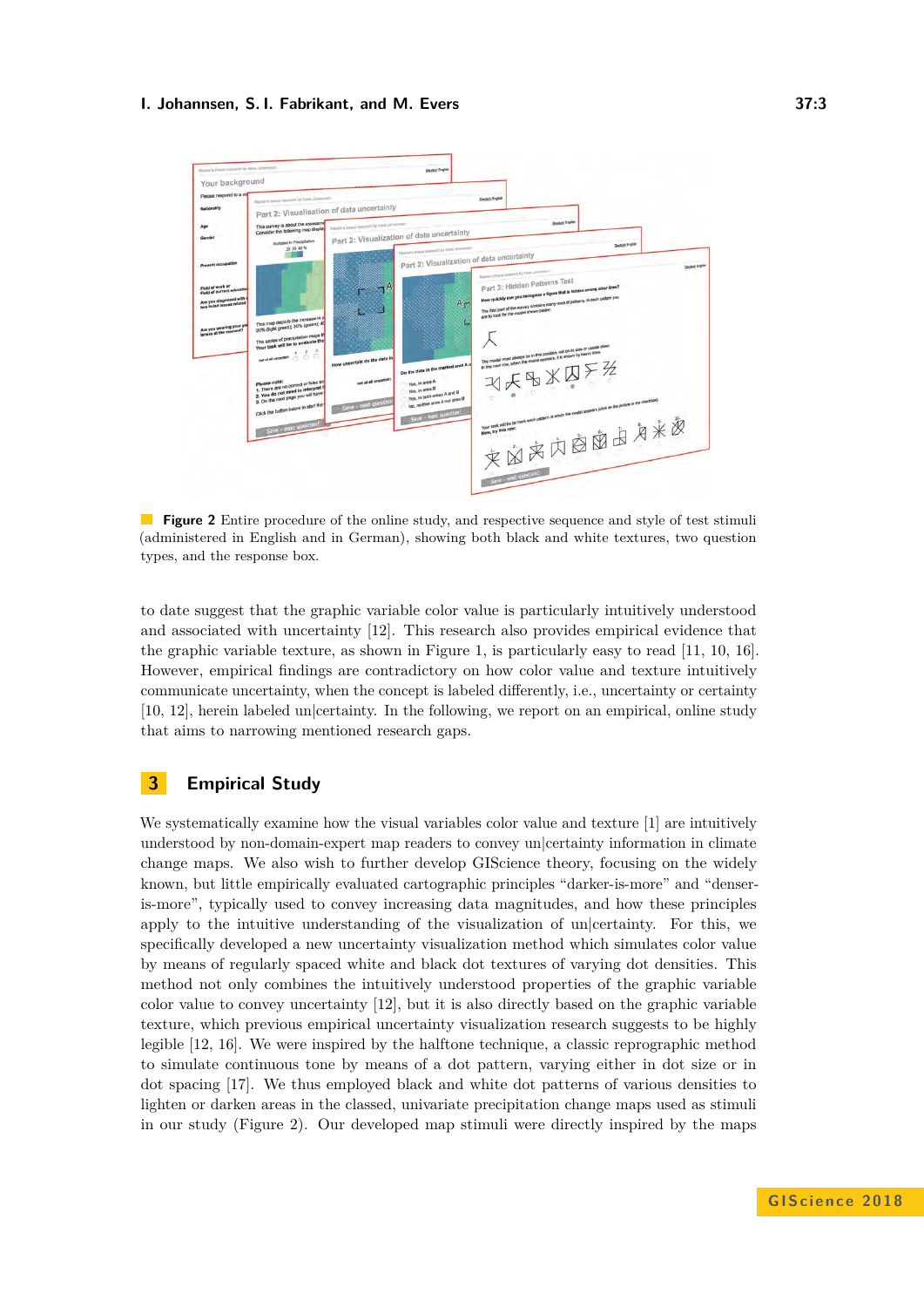### **37:4 How Do Texture and Color Communicate Uncertainty?**

<span id="page-3-0"></span>

**Figure 3** Main Effects: un|certainty concept (a) and visual variable texture density (b).

available in the IPCC Report 2014, as shown in Figure [1.](#page-1-0) To control for potential perceptual confounds, we carefully checked map stimuli against color deficient viewing simulations [\[7\]](#page-5-12) and by running biologically inspired vision models [\[6\]](#page-5-13) to assure consistent center-surround contrasts across all stimuli. The online study had three sections (Figure [2\)](#page-2-0); comprising of a background questionnaire (Part 1), two types of map-based questions (Part 2), and the Hidden Patterns Test (Part 3), a standardized spatial abilities test [\[4\]](#page-5-14), deployed via an online survey (i.e., onlineumfragen.com). We collected data during July 14-27, 2017, targeting various international GIScience/cartography, geography and geomatics lists. Participants could choose to complete the test either in German or in English. We retained 104 participants for data analysis (52 females and males), because they completed the entire test (Total N=799, completion rate of 13%). Based on the background questionnaire, our participants have mostly a geography, cartography, and geomatics background (approx. 40% of the total sample), but are considered non-climate-domain experts. After completing the background questionnaire and a warm up trial, participants were then asked to rate on a 4-step response scale matching the four depicted dot densities (within subject factor: density) how un certain (between-subject factor: question type) the labeled zones highlighted on a series of maps, looked to them. In the second map-based portion of the study, participants were also asked to compare two precipitation maps that differed in dot color black|white (within-subject factor: color) of the newly developed uncertainty visualization method. Finally, participants completed the Hidden Patterns test to assess their visuo-spatial abilities.

### **4 Results**

To compare ratings across the un|certainty conditions, we assigned "not at all un|certain" to rating 1 and "very" un|certain to rating 4. We then linked the word pairs "very uncertain" with "not at all certain" to compare the ratings across un|certainty conditions. We ran mixed ANOVAs on the ratings, and where data assumptions were violated, we relied on the Aligned Rank Transform (ART) [\[18\]](#page-5-15). Interestingly, textures that are labeled uncertain (Figure [3a\)](#page-3-0), on average, receive significantly higher certainty ratings, compared to those that are labeled certain  $(F(1,102) = 8.877, p < .01,$  partial  $\eta^2 = .08$ ).

Participants associated the increased density of the dot textures (Figure [3b\)](#page-3-0) with increased certainty  $(F(3,306) = 40.026, p < .001,$  partial  $\eta^2 = .28)$ . All textured zones are rated more certain compared to the non-textured zones ( $\bar{x} = 2.39$ , F(1,102) = 49.13, p < .001, partial  $\eta^2 = .33$ ). The differences between the increasing texture densities are all significant (p < .001). There were no significant differences comparing the color of the dot texture (white vs. black dots). We also did not find any significant differences between participants' expertise with climate change mapping and their spatial abilities relating to the Hidden Patterns test.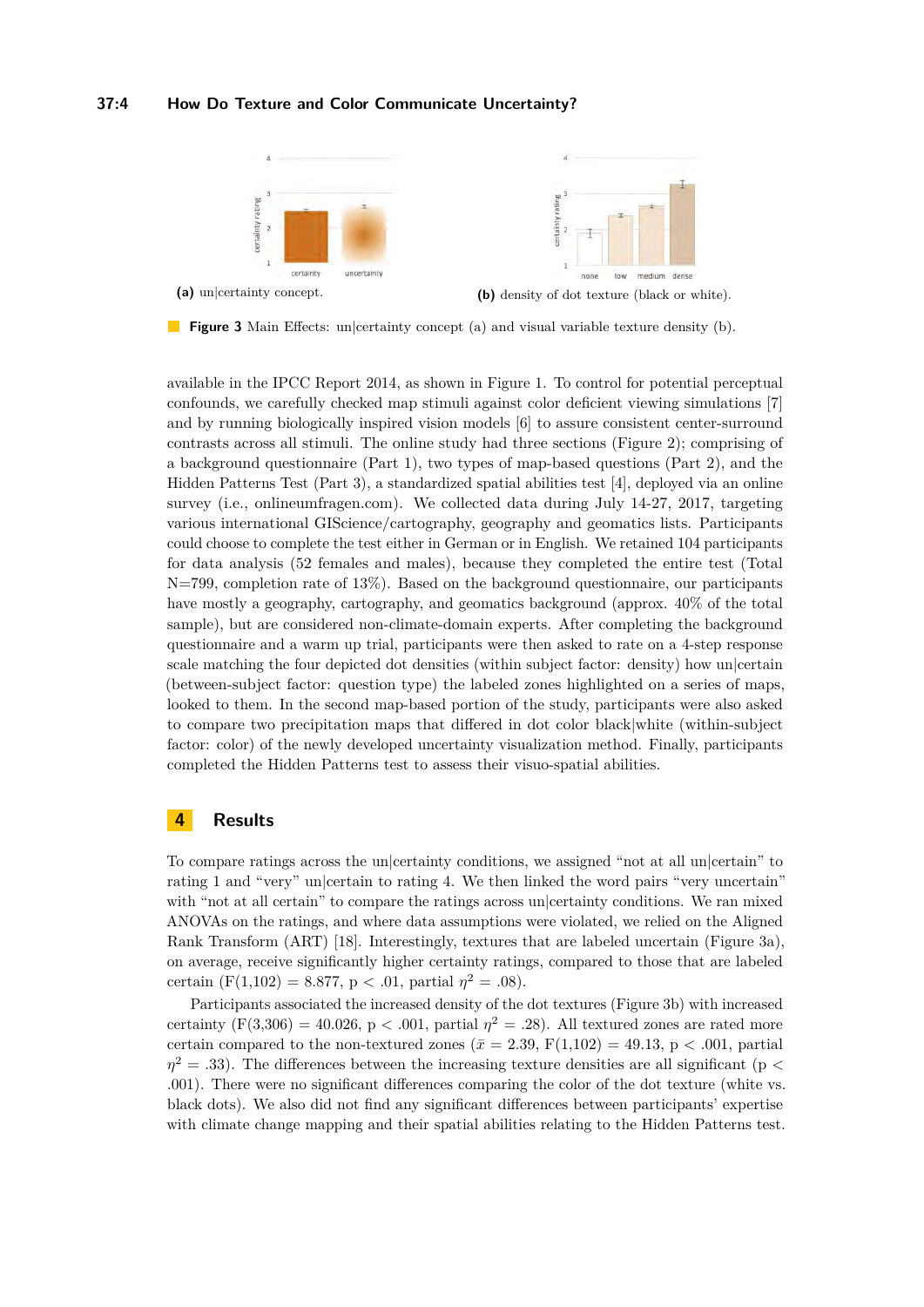#### **I. Johannsen, S. I. Fabrikant, and M. Evers 37:5**

# **5 Discussion**

In contrast to our hypotheses, based on above cited uncertainty visualization research, the response pattern shown in Figure [3b](#page-3-0) is the same, whether participants rate uncertainty or certainty. In other words, we find empirical support for the basic cartographic principle the more (denser) the (dot) texture, the more participants associate this with more certainty in precipitation change maps. In doing so, we replicate similar studies using different types of textures (hatching, dot size, dot arrangement, and color) to convey uncertainty [\[12,](#page-5-6) [3,](#page-5-16) [16\]](#page-5-7). This is somewhat in contradiction with the cartographic principle "the darker-is-more", assumed with color value. The denser (more certainty) a white (dot) texture on the dark map background, the lighter it appears. However, [\[12\]](#page-5-6) found that the progression from a light color shade or from light appearing fuzziness (i.e., more uncertainty) to a dark or solid color shade (i.e., more certainty) was amongst the top three most intuitively understood visual variables to convey uncertainty. To our surprise, the color of the dots (white vs. black) did not make a significant difference in our collected certainty ratings. One explanation for this unexpected result is that the developed dot textures possibly appeared too coarse as to produce distinguishable (just noticeable) differences in color value across the white and the black dot conditions. Looking into participants' open responses in the comments response box, it seems that a significant portion of them interpreted the dots in the textures to mean precipitation measurement locations. With an increase of the precipitation sampling locations within a zone, a plausible conclusion could thus mean an increase in data certainty.

### **6 Conclusion and Outlook**

We set out to empirically assess whether the well-known cartographic principles "darker-ismore" and "denser-is-more" also applied to the intuitively understood visualization of data un|certainty. Our empirical findings suggest that the increase of regularly spaced dot textures in precipitation change maps are indeed associated with perceived increase in data certainty. This association pattern is stable whether or not the term uncertainty or certainty are used to label the textures in the map displays. However, certainty ratings increase significantly when the term uncertainty is used in the maps, compared to when the texture is labeled certainty. Unexpectedly, the color of the dot texture has no significant influence on un|certainty ratings in our study. While we varied the spacing of the regular dot textures, others have also varied the arrangement of textures (e.g., [\[2,](#page-4-1) [8\]](#page-5-5)). This invites like-minded researchers to further systematically investigate dot arrangements in future empirical studies. In closing, we hope to have shed further light on how the popular visual variables texture and color value might be employed to clearly and legibly communicate uncertainty information in climate change maps, so that these displays can be unmistakably understood by decision-makers and the general public.

#### **References**

- <span id="page-4-0"></span>**1** J. Bertin. *Sémiologie Graphique: Les Diagrammes – les Réseaux – les Cartes, Mouton, Paris (English translation of the second French edition by William J. Berg, 1983)*. Editions de l'Ecole des Hautes Etudes en Sciences Sociales, 1967.
- <span id="page-4-1"></span>**2** N. Boukhelifa, A. Bezerianos, T. Isenberg, and J. D. Fekete. Evaluating sketchiness as a visual variable for the depiction of qualitative uncertainty. *IEEE Transactions on Visualization and Computer Graphics*, 18(12):2769–2778, Dec 2012. [doi:10.1109/TVCG.2012.220](http://dx.doi.org/10.1109/TVCG.2012.220).